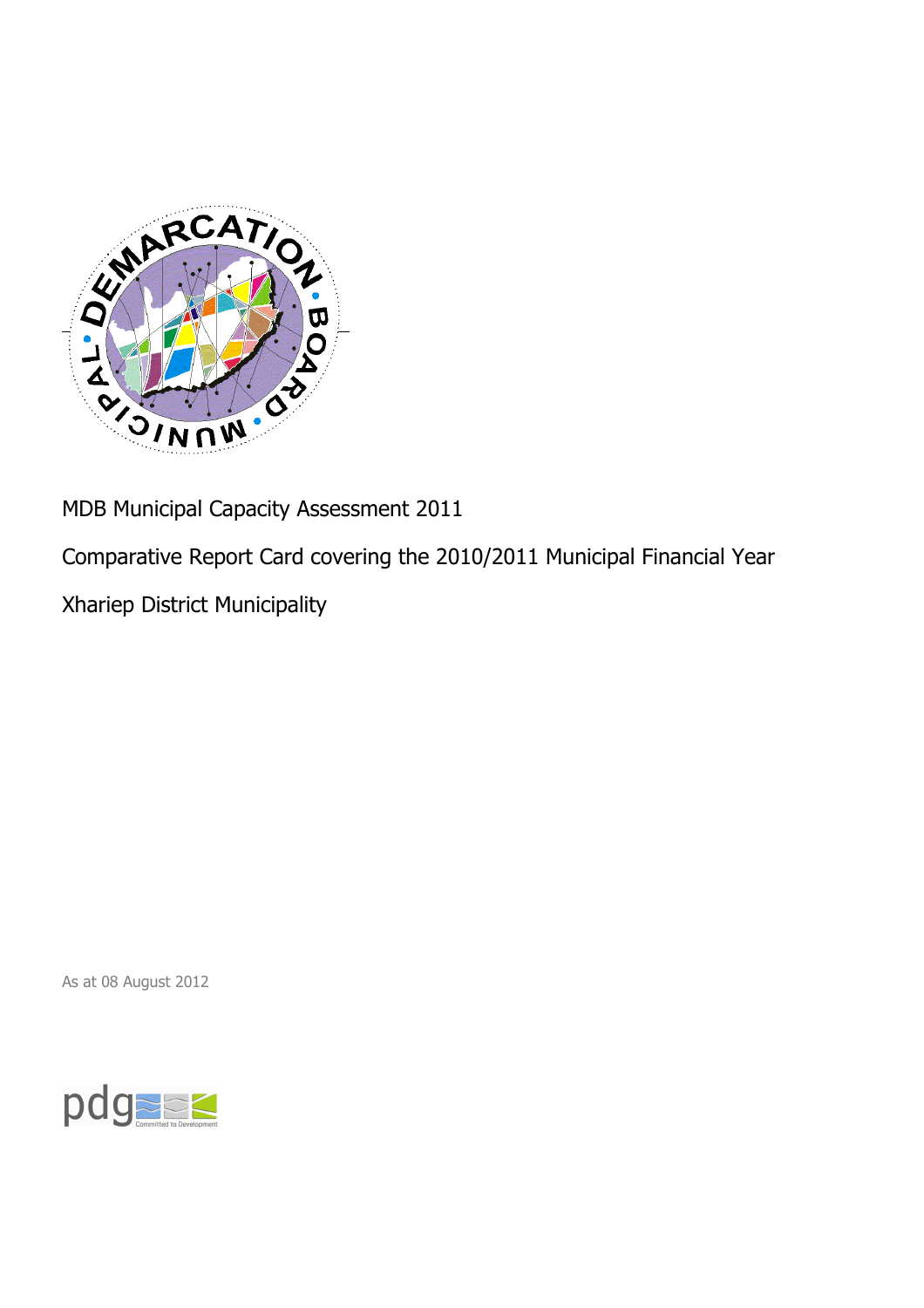## Section 1: General Information

| Name of Municipality:      | Xhariep District Municipality      |
|----------------------------|------------------------------------|
| MDB Code:                  | <b>DC16</b>                        |
| Name of Municipal Manager: | Tshemedi Mkhwane                   |
| Address:                   | Private Bag X136, TROMPSBURG, 9913 |
| Telephone Number:          | (051) 713 9300                     |
| Email Address:             | skaza@xhariep.gov.za               |
| <b>Website Address:</b>    | www.xhariep.gov.za                 |

# **Introduction**

The MDB's Municipal Capacity Assessments 2011 aims to collect and analyse capacity information from all municipalities in the country. A key output of the assessments is the development and distribution of a Comparative Report Card to each municipality. This document represents Xhariep District Municipality's Comparative Report Card and provides useful analytical comparisons of capacity between Xhariep District Municipality and the average across all municipalities in the same municipal category.

For the purposes of Capacity Assessments, municipalities are divided into the following 7 categories which are essentially sub-categories of the A, B and C categories identified in the constitution:

- A: Metros (8 municipalities)
- B1: Secondary cities: the local municipalities with the largest budgets (19 municipalities)
- B2: Local municipalities with a large town as core (27 municipalities)
- B3: Local municipalities with small towns, with relatively small population and significant proportion of urban population but with no large town as core (110 municipalities)
- B4: Local municipalities which are mainly rural with communal tenure and with, at most, one or two small towns in their area (70 municipalities)
- C1: District municipalities which are not water services authorities (23 municipalities)
- C2: District municipalities which are water services authorities (21 municipalities)

It should be noted that the categorisations have been widely used by DCoG and National Treasury for analytical purposes. These categorisations primarily serve to illustrate the structure of local government and assess the impact of policy decisions.

Using this methodology, Xhariep is categorised as a Category C1 municipality. The average for this report card is calculated based on the data received from a total of 23 municipalities in this municipal category this year.

#### Reporting period and data sources

This Report Card covers the 2010/2011 Municipal Financial Year and largely relies on data from the following sources:

| Source                                                               | Year    | Custodian                   | Specific data used in this assessment                                     |
|----------------------------------------------------------------------|---------|-----------------------------|---------------------------------------------------------------------------|
| Completed MDB Municipal Capacity Assessment<br><b>Ouestionnaires</b> | 2010/11 | Municipalities directly     | All                                                                       |
| Local Government Budget and Expenditure<br>Database                  | 2010/11 | <b>National Treasury</b>    | Operating budget and expenditure<br>data (pre-audited as at 30 June 2012) |
| Blue Drop and Green Reports for Water Services<br>Authorities        | 2010/11 | Department of Water Affairs | Blue Drop and Green Scores                                                |
| <b>Community Survey</b>                                              | 2007    | Statistics South Africa     | Household and population figures<br>(contextual data)                     |

Much of the data reflected in this report is drawn from the municipality's own completed Capacity Assessments questionnaire. Should any data reported here appear to be incorrect please inform us by sending an email to [capacity@pdg.co.za](mailto:capacity@pdg.co.za). In your email specify the municipality's details, relevant question numbers in the questionnaire and the corrections to be made.

## Section 2: Contextual Information

|                        | Xhariep      | Average for Category C1 |
|------------------------|--------------|-------------------------|
| Operating Expenditure: | R 36 822 000 | R 174 176 778           |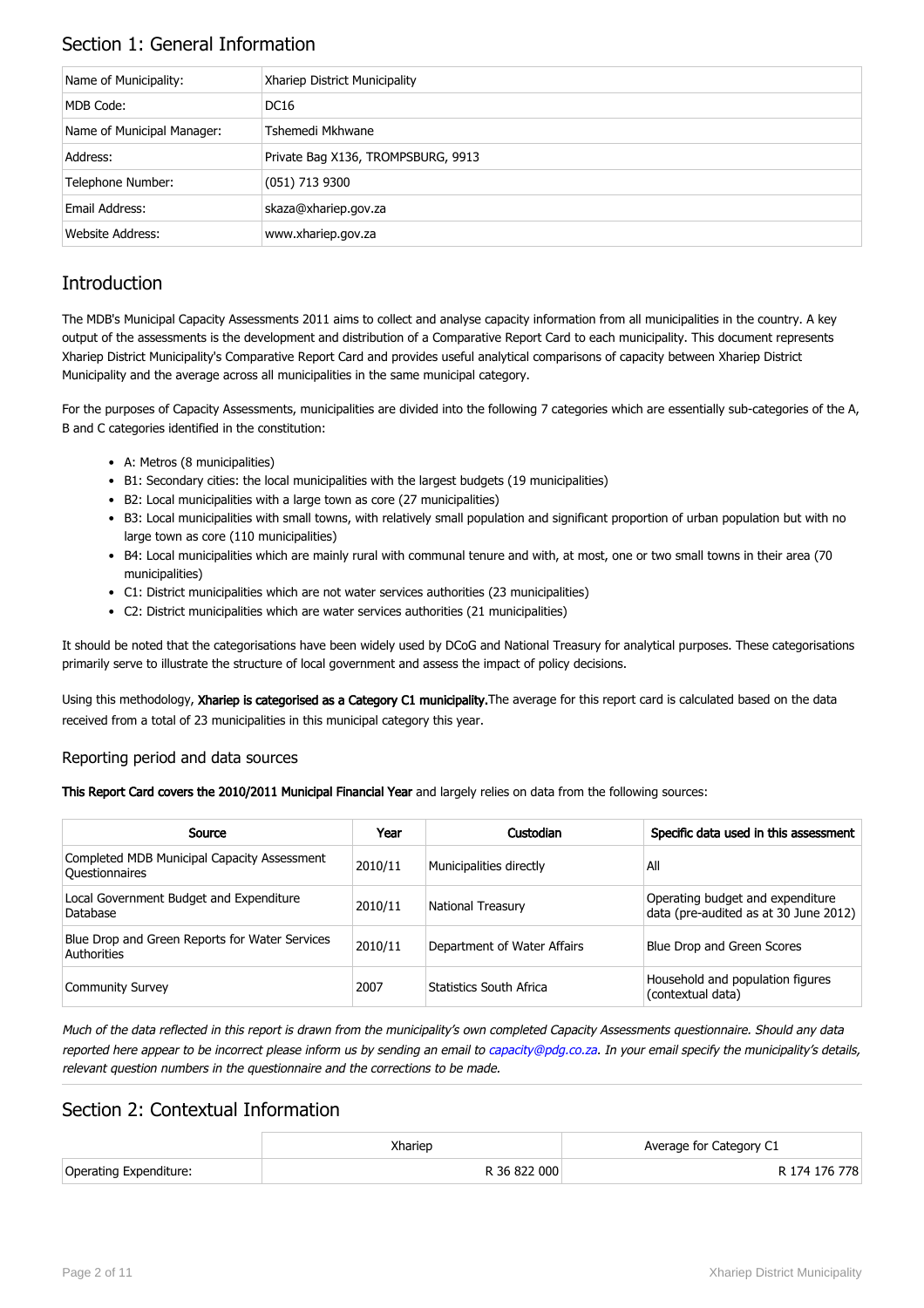# Section 3: Municipal Staffing

## Section 3.1: Staff Employment

|                         | Xhariep       |         | Average for<br>Category C1 | $100 \%$ -<br>$80% -$ | $4 \%$<br>9 <sup>°</sup> | 7%<br>11.%              |  |
|-------------------------|---------------|---------|----------------------------|-----------------------|--------------------------|-------------------------|--|
|                         | <b>Number</b> | Percent | Percent                    |                       |                          |                         |  |
| Posts vacant - Unfunded | 3             | 4.0%    | 6.6%                       | 60 % -                |                          |                         |  |
| Posts vacant - Funded   |               | 9.3%    | 10.6%                      | 40 % -                | $87 \%$                  | 83%                     |  |
| Posts filled            | 65            | 86.7%   | 82.8%                      | $20% -$               |                          |                         |  |
| <b>TOTAL</b>            | 75            | 100.0%  | 100.0%                     |                       |                          |                         |  |
|                         |               |         |                            | $0\%$                 | Xhariep                  | Average for Category C1 |  |

Average for Category C1

|                                                                  | Xhariep | Average for Category C1 |
|------------------------------------------------------------------|---------|-------------------------|
| Total number of staff employed                                   | No data |                         |
| Ratio of staff employed relative to total number of posts filled | No data | 91.9%                   |

|                                                           | Xhariep | Average for Category C1 |
|-----------------------------------------------------------|---------|-------------------------|
| Total number of posts in organogram                       |         | 279                     |
| Funded vacancies as percent of all posts in organogram    | $9.3\%$ | 211.1%                  |
| Funded vacancies as percent of filled posts in organogram | 10.8%   | 12.7%                   |

#### Section 3.2: Staff Exits

|                                                           | Xhariep | Average for Category C1 |
|-----------------------------------------------------------|---------|-------------------------|
| Total number of staff that left during the Financial Year |         |                         |
| Percent of staff that left during the Financial Year      | No data | 15.4%                   |

|                        |                | Xhariep |         |  |
|------------------------|----------------|---------|---------|--|
|                        | Number         | Percent | Percent |  |
| <b>Dismissals</b>      | $\overline{2}$ | 33.3%   | 2.8%    |  |
| Resignations           |                | 16.7%   | 16.3%   |  |
| Retirement             | 0              | $0.0\%$ | 7.4%    |  |
| End of Contract Period | 3              | 50.0%   | 57.2%   |  |
| Other                  | 0              | $0.0\%$ | 16.4%   |  |
| TOTAL                  | 6              | 100.0%  | 100.0%  |  |



## Section 3.3: Section 57 Staffing

|                                                                                    | Xhariep | Average for Category C1 |
|------------------------------------------------------------------------------------|---------|-------------------------|
| Percent of Section 57 posts filled                                                 | No data | 80.2%                   |
| Percent of Section 57 posts vacant for more than three months<br>during MFY        | 25.0%   | 21.8%                   |
| Percent of Section 57 Managers that have signed performance<br>agreements in place | No data | 103.7%                  |
| Percent of Section 57 Managers that have signed employment<br>contracts in place   | No data | 107.4%                  |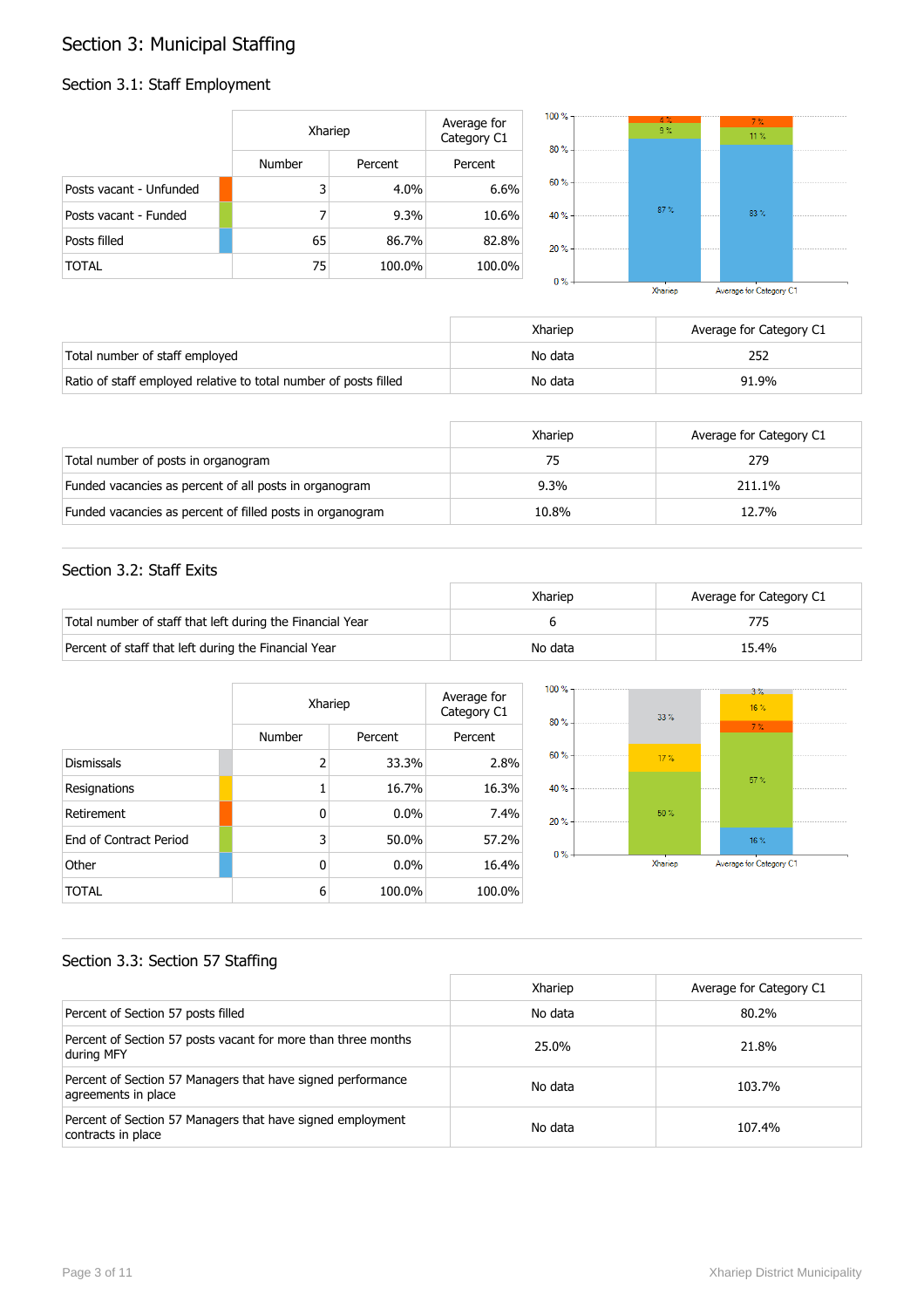#### Section 3.4: Section 57 Exits

|                                                                      | Xhariep | Average for Category C1 |
|----------------------------------------------------------------------|---------|-------------------------|
| Total number of Section 57 staff that left during the Financial Year |         |                         |
| Percent of Section 57 Managers that left during the Financial Year   | $0.0\%$ | 10.9%                   |

Section 57 Managers that left due to:

|                        | Xhariep | Average for<br>Category C1 |         |
|------------------------|---------|----------------------------|---------|
|                        | Number  | Percent                    | Percent |
| <b>Dismissals</b>      | O       |                            | 18.2%   |
| Resignations           | O       |                            | 45.5%   |
| Retirement             | 0       |                            | 0.0%    |
| End of Contract Period | O       |                            | 27.3%   |
| Other                  | O       |                            | 9.1%    |
| <b>TOTAL</b>           | ŋ       |                            | 100.0%  |



### Section 3.5: Staffing Skills Profile

|                                                                                        | Xhariep      | Average for Category C1 |
|----------------------------------------------------------------------------------------|--------------|-------------------------|
| Professional staff as percent of total staff *                                         | No data      | 12.3%                   |
| Number of staff: Registered Professional Engineers                                     | 0            | 14                      |
| Number of staff: Technologists                                                         | 0            | 10                      |
| Number of staff: Technicians                                                           | $\mathbf{0}$ | 70                      |
| Number of staff: Registered Planners                                                   | 0            | 15                      |
| Number of staff: Chartered Accountants                                                 | 0            | 4                       |
| Number of staff: Registered with the Institute of Municipal Finance<br><b>Officers</b> | No data      | 38                      |
| Number of staff: Professional staff                                                    | No data      | 617                     |
| Number of Registered engineers per 10 000 population                                   | 0.0000       | 0.0109                  |
| Number of Technologists per 10 000 population                                          | 0.0000       | 0.0078                  |
| Number of Technicians per 10 000 population                                            | 0.0000       | 0.0545                  |
| Number of Registered planners per 10 000 population                                    | 0.0000       | 0.0117                  |

\* Defined here as having at least an undergraduate degree from a University or a Technical University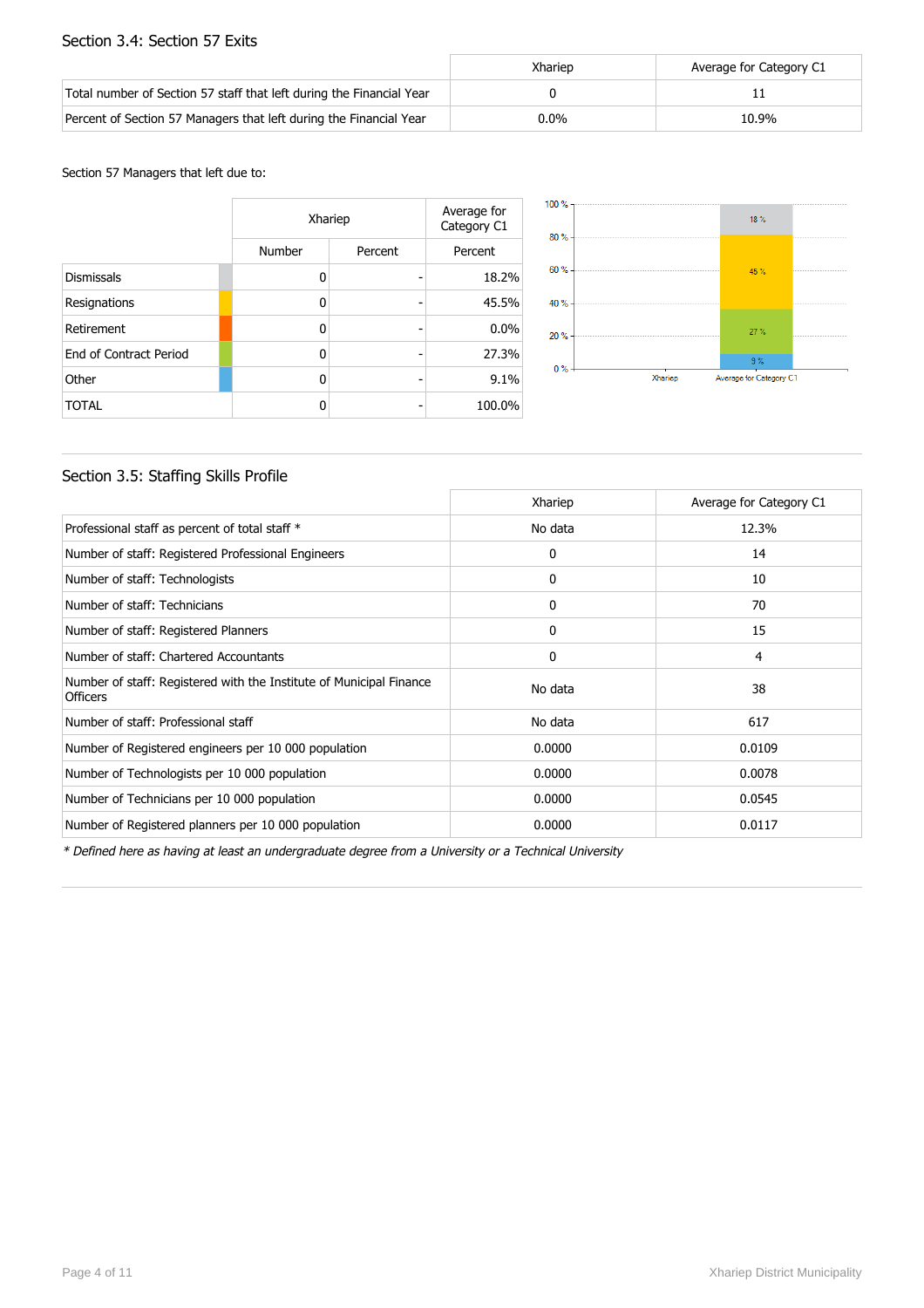# Section 4: Distribution by Function

|                                  | <b>Function Performed</b> | Percent of Staff | Average for<br>Category C1 | Percent of Operating<br>Expenditure | Average for<br>Category C1 |
|----------------------------------|---------------------------|------------------|----------------------------|-------------------------------------|----------------------------|
| Governance and Administration    | Yes                       | 93.2%            | 39.9%                      | 85.6%                               | 48.4%                      |
| <b>Water Services</b>            | No                        | N/A              | 3.1%                       | $0.0\%$                             | 2.5%                       |
| Electricity and Gas Reticulation | No data                   | No data          | 0.1%                       | $0.0\%$                             | 0.2%                       |
| <b>Municipal Transport</b>       | No                        | N/A              | 0.3%                       | $0.0\%$                             | 1.7%                       |
| Waste Management                 | No data                   | No data          | 0.4%                       | 0.0%                                | 0.3%                       |
| Roads and Stormwater Systems     | No data                   | No data          | 12.8%                      | $0.0\%$                             | 12.3%                      |
| Community and Social Services    | Yes                       | No data          | 3.3%                       | 0.0%                                | 4.2%                       |
| Planning and Development         | Yes                       | No data          | 1.3%                       | $0.0\%$                             | 6.1%                       |
| <b>Emergency Services</b>        | No data                   | No data          | 21.6%                      | $0.0\%$                             | 7.8%                       |
| Municipal Health                 | Yes                       | 6.8%             | 11.2%                      | 0.0%                                | 1.0%                       |
| Primary Health Care              | No data                   | No data          | No data                    | $0.0\%$                             | 3.3%                       |
| Environmental Management         | Yes                       | No data          | 1.6%                       | $0.0\%$                             | 0.7%                       |
| Economic Development             | Yes                       | No data          | 2.2%                       | 14.4%                               | 8.2%                       |
| Housing                          | No data                   | No data          | 0.7%                       | $0.0\%$                             | 1.5%                       |
| Traffic and Policing             | No data                   | No data          | 1.6%                       | $0.0\%$                             | 1.7%                       |
|                                  |                           | 100 %            | 100 %                      | 100 %                               | 100 %                      |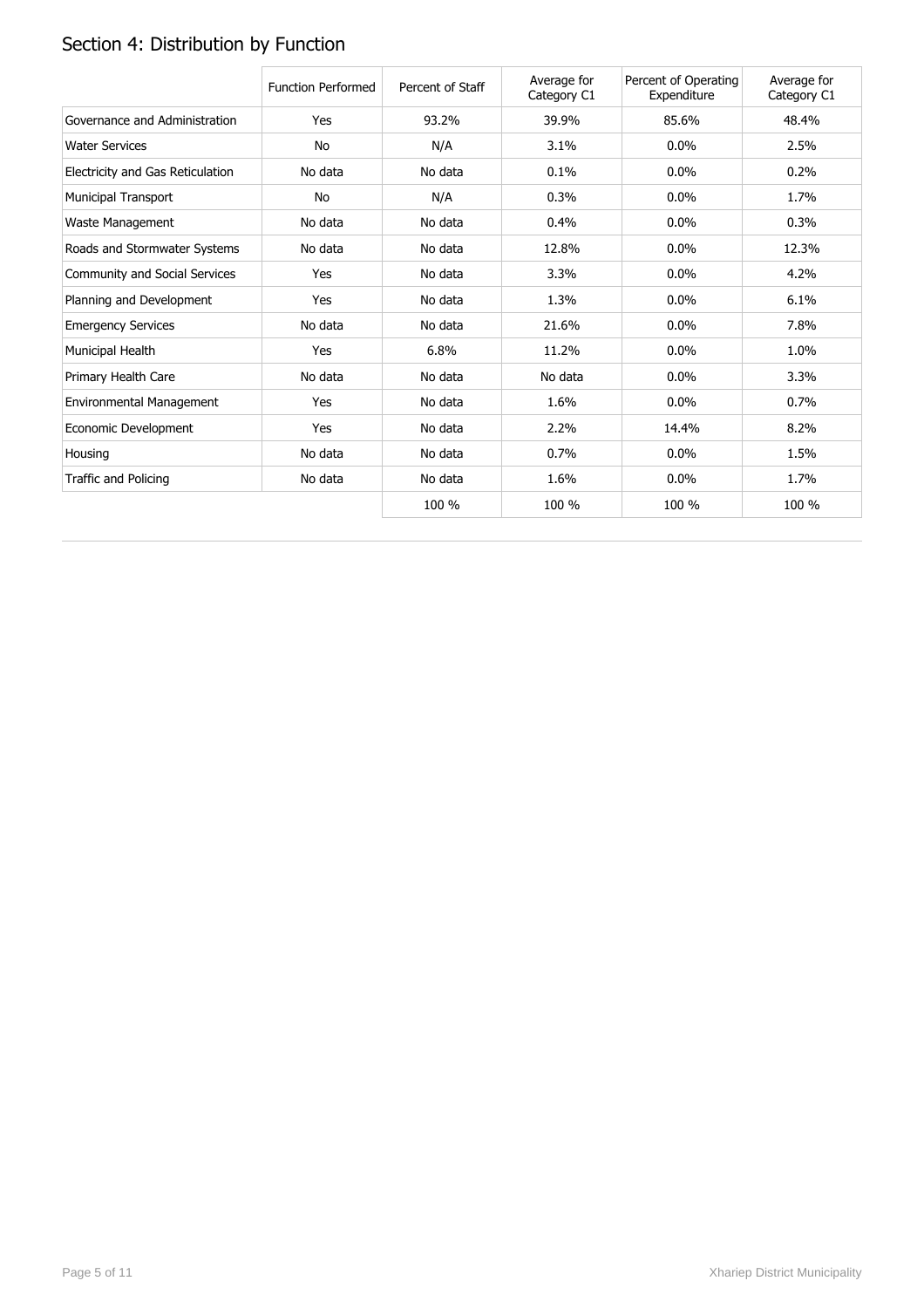# Section 5: Governance and Administration

| Municipality performs this function: |
|--------------------------------------|
|--------------------------------------|

#### Resources

|                                             | Xhariep     | Average for Category C1 |
|---------------------------------------------|-------------|-------------------------|
| Staff per 10,000 population                 | 5.3279      | 1.0096                  |
| Operating Expenditure per 10,000 population | R 2 469 501 | R 1 182 056             |

## Staffing Skills Profile

|                                                                                        | Xhariep | Average for Category C1 |
|----------------------------------------------------------------------------------------|---------|-------------------------|
| Percent of staff that are professional (i.e. have at least an<br>undergraduate degree) | 58.8%   | 48.8%                   |
| Percent of posts vacant                                                                | $9.3\%$ | 15.9%                   |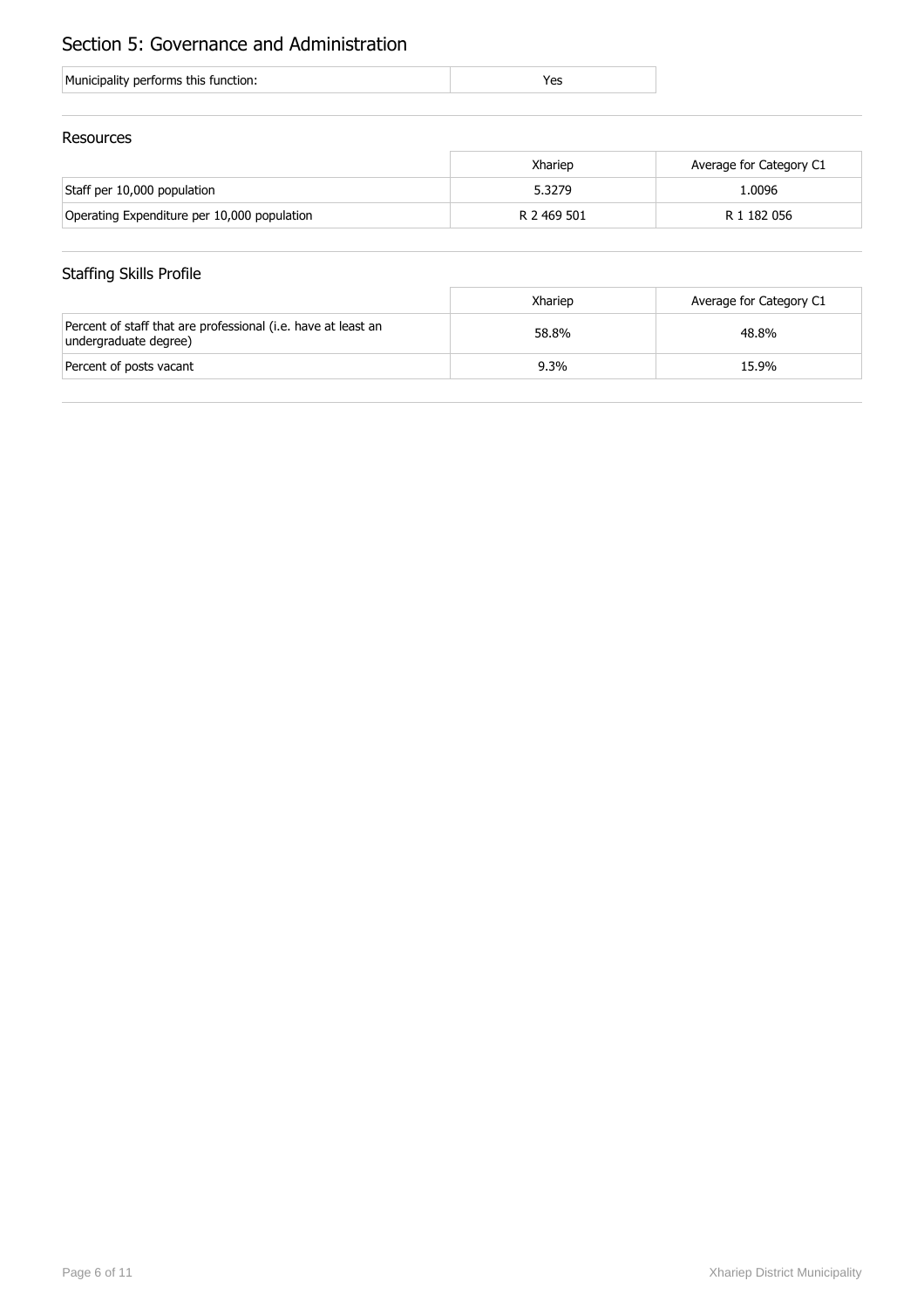# Section 11: Community and Social Services

| Municipality performs this function:        | Regulation & facilitation | Service provision |
|---------------------------------------------|---------------------------|-------------------|
| Beaches and amusement facilities            | No                        | No                |
| Local amenities                             | No                        | No                |
| Local sports facilities                     | No                        | No                |
| Municipal parks and recreation              | No                        | No                |
| Public places                               | No                        | No                |
| Child care facilities                       | No                        | No                |
| Cemeteries, funeral parlours and crematoria | Yes                       | No                |
| Libraries                                   | Yes                       | No                |
| <b>Museums</b>                              | No                        | No                |

### Resources

|                                             | Xhariep | Average for Category C1 |
|---------------------------------------------|---------|-------------------------|
| Staff per 10,000 population                 | No data | 0.0847                  |
| Operating Expenditure per 10,000 population | R 0     | R 102 174               |

# Staffing Skills Profile

|                                                                                        | Xhariep | Average for Category C1 |
|----------------------------------------------------------------------------------------|---------|-------------------------|
| Percent of staff that are professional (i.e. have at least an<br>undergraduate degree) | No data | 56.1%                   |
| Percent of posts vacant                                                                | No data | 18.5%                   |

|                                                   | Xhariep | Average for Category C1 |
|---------------------------------------------------|---------|-------------------------|
| Number of sports facilities per 10,000 population | No data | 0.01                    |
| Total area of all public space                    | No data | 0 km2                   |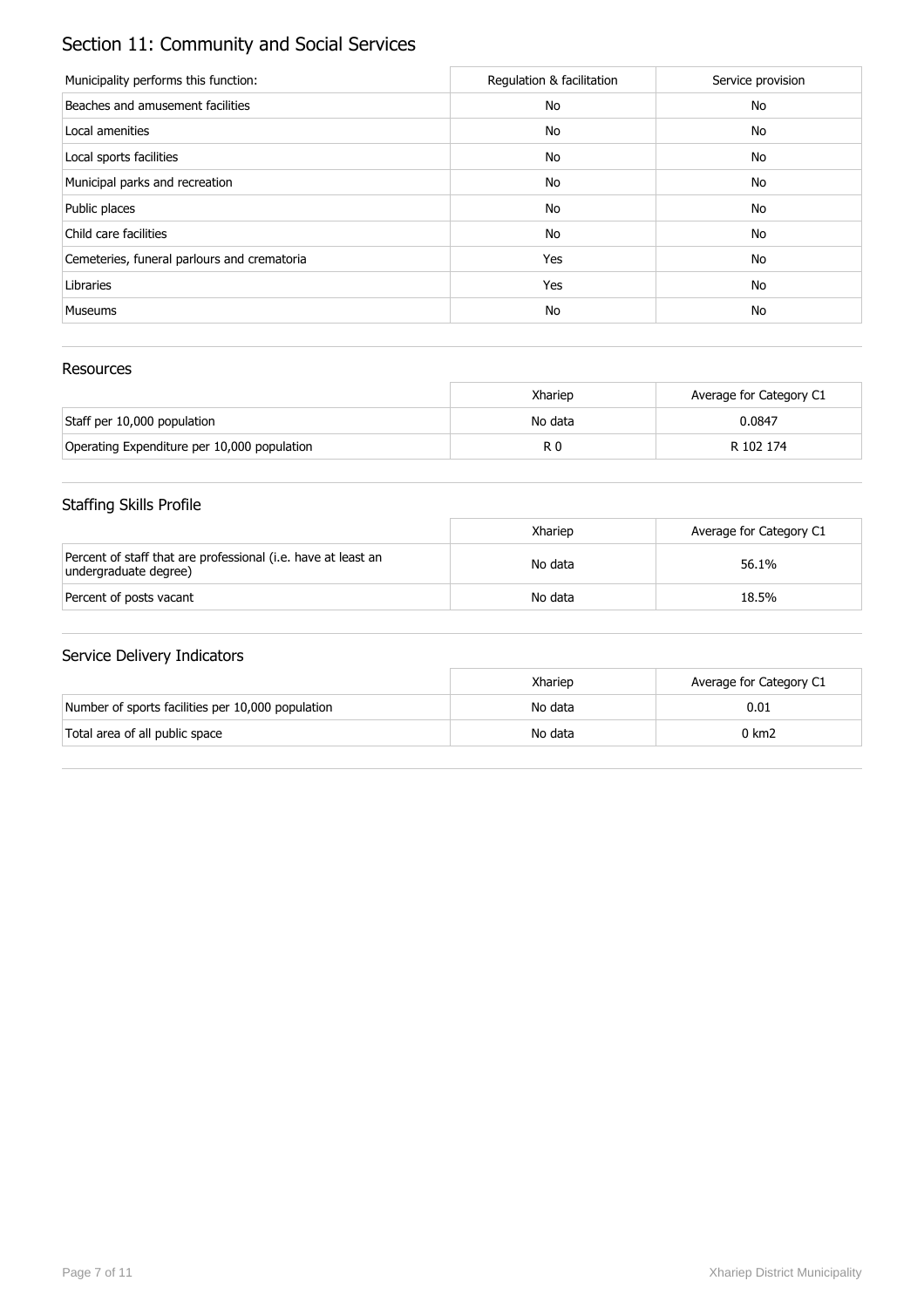# Section 12: Planning and Development

#### Municipality performs this function:

| Municipal planning                            | Yes |
|-----------------------------------------------|-----|
| Building regulations                          | No  |
| Land-use management                           | No  |
| Property development (non-municipal property) | No  |

#### **Resources**

|                                             | Xhariep | Average for Category C1 |
|---------------------------------------------|---------|-------------------------|
| Staff per 10,000 population                 | No data | 0.0327                  |
| Operating Expenditure per 10,000 population | R 0     | R 149 003               |

## Staffing Skills Profile

|                                                                                        | Xhariep | Average for Category C1 |
|----------------------------------------------------------------------------------------|---------|-------------------------|
| Percent of staff that are professional (i.e. have at least an<br>undergraduate degree) | No data | 71.4%                   |
| Percent of posts vacant                                                                | No data | 31.7%                   |
| Number of Registered Planners                                                          | No data |                         |
| Number of Building Inspectors                                                          | No data | 0                       |
| Number of Registered Planners per 10,000 population                                    | No data | 0.01                    |
| Number of Building Inspectors per 10,000 population                                    | No data | 0.00                    |

|                                                              | Xhariep | Average for Category C1 |
|--------------------------------------------------------------|---------|-------------------------|
| Percent of building plans submitted that were approved in FY | No data | 62.3%                   |
| Average time taken to approve building plans (days)          | No data |                         |
| Approved IDP in place                                        | No data | -                       |
| Approved SDF in place                                        | No data | -                       |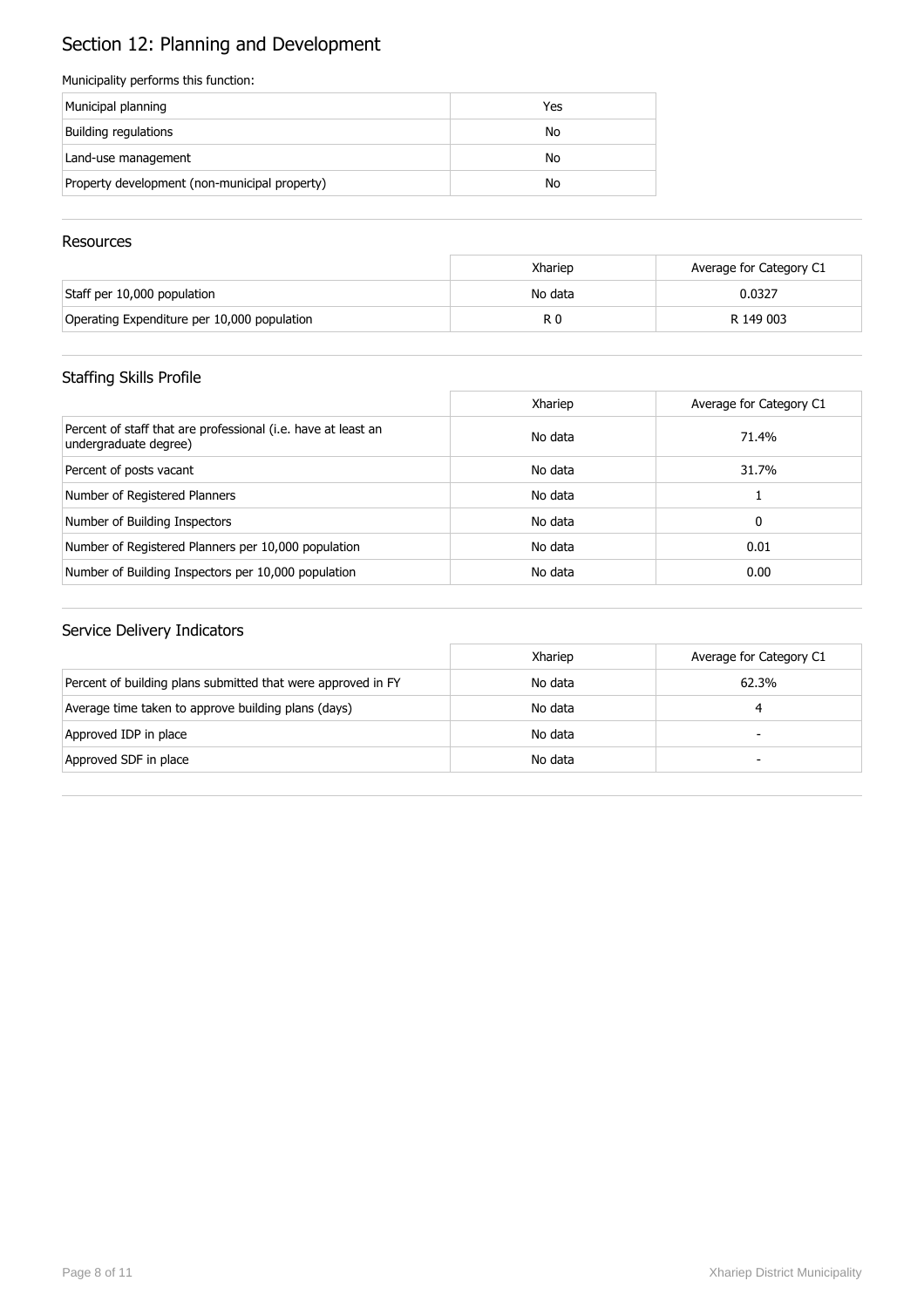# Section 14: Municipal Health

| Municipality performs this function:                               | Regulation & facilitation | Service provision |
|--------------------------------------------------------------------|---------------------------|-------------------|
| Municipal health                                                   | Yes                       | Yes               |
| Licensing and control of undertakings that sell food to the public | Yes                       | Yes               |
| Noise pollution                                                    | Yes                       | Yes               |
| Pounds                                                             | No                        | No                |
| Accommodation, care and burial of animals                          | Yes                       | Yes               |
| Licensing of dogs                                                  | No                        | No                |

## Resources

|                                             | Xhariep | Average for Category C1 |
|---------------------------------------------|---------|-------------------------|
| Staff per 10,000 population                 | 0.3918  | 0.2828                  |
| Operating Expenditure per 10,000 population | R 0     | R 25 422                |

## Staffing Skills Profile

|                         | Xhariep | Average for Category C1 |
|-------------------------|---------|-------------------------|
| Percent of posts vacant | No data | 23.3%                   |

|                                                                                   | Xharien | Average for Category C1 |
|-----------------------------------------------------------------------------------|---------|-------------------------|
| Percent of licensed food handling facilities that were inspected during<br>the FY | 266.7%  | 144.6%                  |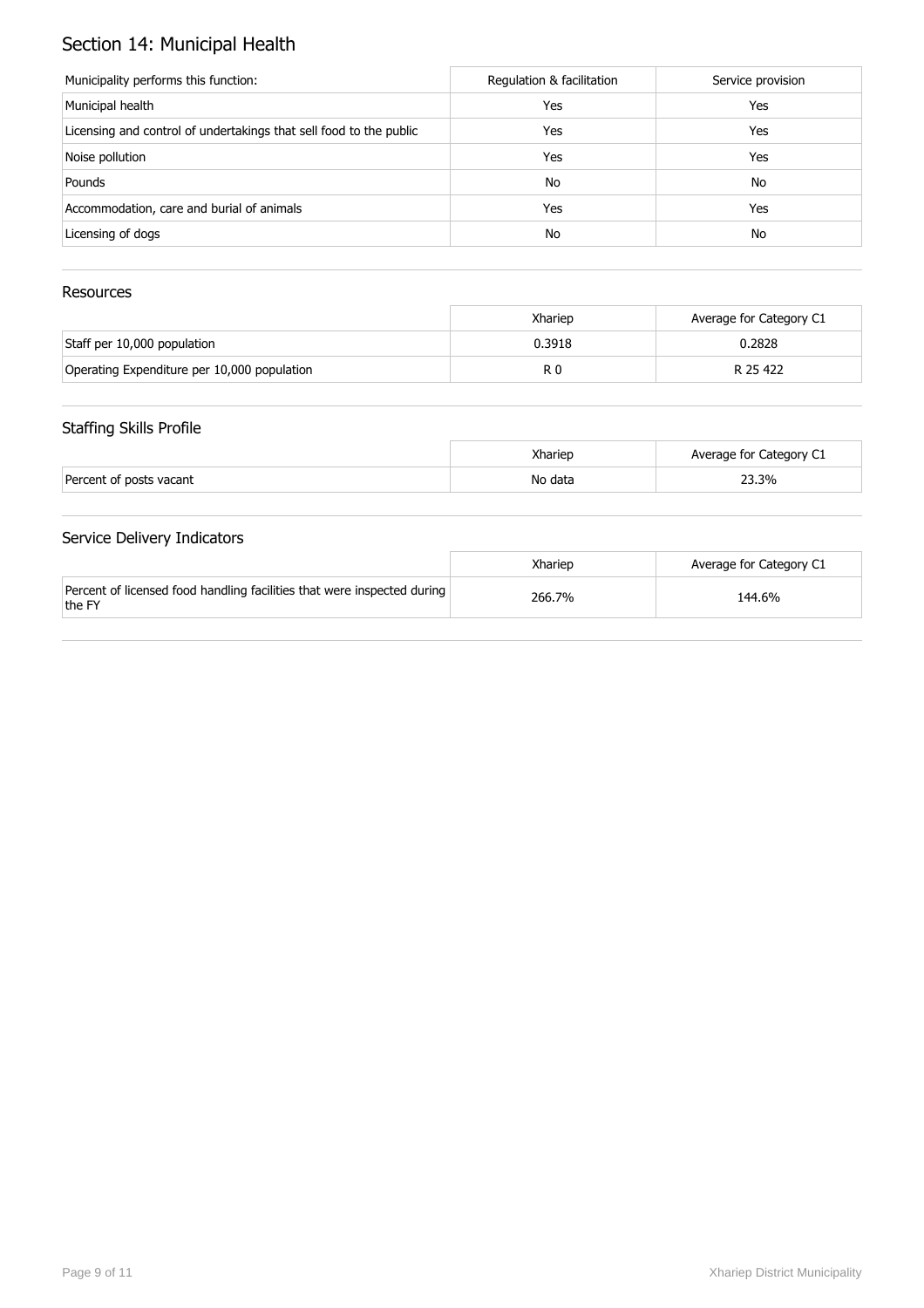# Section 16: Environmental Management

#### Municipality performs this function:

| Environmental planning       | Yes |
|------------------------------|-----|
| Bio-diversity management     | No  |
| Climate change interventions | No  |
| Alternative energy planning  | No  |
| Air pollution                | Yes |

### Resources

|                                             | Xhariep | Average for Category C1 |
|---------------------------------------------|---------|-------------------------|
| Staff per 10,000 population                 | No data | 0.0405                  |
| Operating Expenditure per 10,000 population | R C     | R 18 212                |

### Staffing Skills Profile

|                                                                                        | Xhariep | Average for Category C1 |
|----------------------------------------------------------------------------------------|---------|-------------------------|
| Percent of staff that are professional (i.e. have at least an<br>undergraduate degree) | No data | 88.5%                   |
| Percent of posts vacant                                                                | $0.0\%$ | 26.6%                   |

|                                           | Xhariep | Average for Category C1 |
|-------------------------------------------|---------|-------------------------|
| By-laws in place                          | No      |                         |
| Self-assessment of enforcement of by-laws | No data |                         |
| Approved Environmetal Management Plan     | No data |                         |
| Number of air quality monitoring stations | No data |                         |